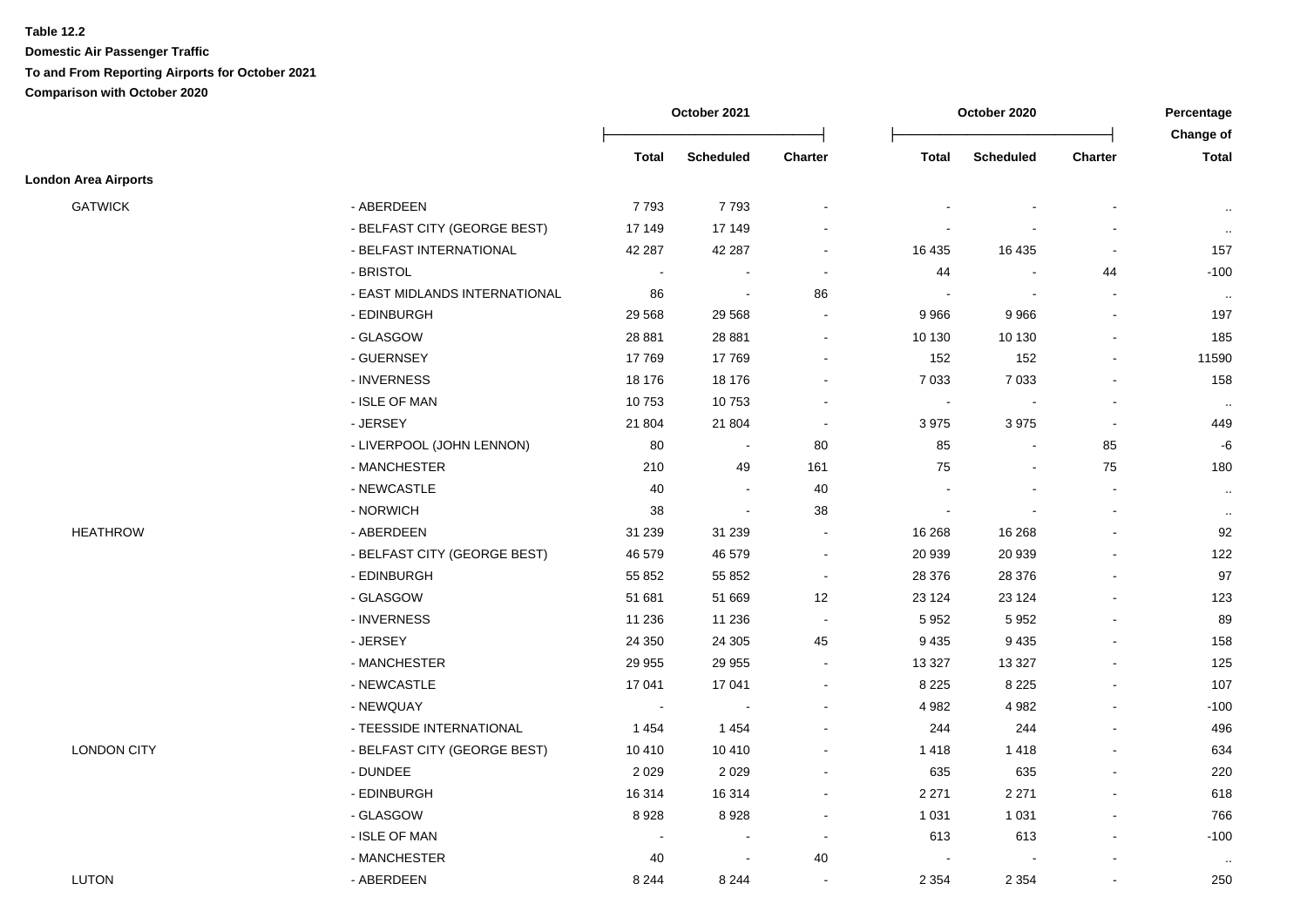|                                   |                               |                | October 2021     | October 2020             |                  | Percentage<br>Change of |                          |           |
|-----------------------------------|-------------------------------|----------------|------------------|--------------------------|------------------|-------------------------|--------------------------|-----------|
|                                   |                               | Total          | <b>Scheduled</b> | <b>Charter</b>           | <b>Total</b>     | <b>Scheduled</b>        | <b>Charter</b>           | Total     |
| LUTON                             | - BELFAST INTERNATIONAL       | 21 28 6        | 21 28 6          | $\sim$                   | 8574             | 8574                    | $\sim$                   | 148       |
|                                   | - BOURNEMOUTH                 | 81             | $\blacksquare$   | 81                       | $\sim$           |                         |                          |           |
|                                   | - EDINBURGH                   | 19777          | 19777            | $\blacksquare$           | 5 8 0 5          | 5 8 0 5                 |                          | 241       |
|                                   | - GLASGOW                     | 18770          | 18770            |                          | 5 2 3 0          | 5 2 3 0                 |                          | 259       |
|                                   | - INVERNESS                   | 11 411         | 11 411           |                          | 3 4 9 8          | 3 4 9 8                 |                          | 226       |
|                                   | - JERSEY                      | 7617           | 7617             | $\blacksquare$           | 283              | 283                     |                          | 2592      |
| <b>STANSTED</b>                   | - BELFAST INTERNATIONAL       | 19 987         | 19 987           | $\blacksquare$           | 11 368           | 11 368                  |                          | 76        |
|                                   | - BIRMINGHAM                  | 105            | 105              | $\blacksquare$           | $\blacksquare$   |                         |                          | $\sim$    |
|                                   | - CITY OF DERRY (EGLINTON)    | 4 1 4 3        | 4 1 4 3          | $\blacksquare$           | 1486             | 1486                    |                          | 179       |
|                                   | - DUNDEE                      | $\blacksquare$ | $\blacksquare$   | $\blacksquare$           | 23               | 23                      |                          | $-100$    |
|                                   | - EAST MIDLANDS INTERNATIONAL | 82             | 82               |                          | 123              | 123                     |                          | $-33$     |
|                                   | - EDINBURGH                   | 19 114         | 19 114           | $\blacksquare$           | 5 5 0 2          | 5 5 0 2                 |                          | 247       |
|                                   | - GLASGOW                     | 16 638         | 16 638           | $\blacksquare$           | 4 3 6 3          | 4 3 6 3                 | $\blacksquare$           | 281       |
|                                   | - NEWCASTLE                   | 40             | $\blacksquare$   | 40                       | $\blacksquare$   | $\blacksquare$          |                          | $\sim$    |
| <b>Total London Area Airports</b> |                               | 649 037        | 648 414          | 623                      | 233 344          | 233 140                 | 204                      | 178       |
| <b>Other Reporting Airports</b>   |                               |                |                  |                          |                  |                         |                          |           |
| ABERDEEN                          | - BELFAST CITY (GEORGE BEST)  | 1914           | 1914             | $\blacksquare$           | 561              | 561                     |                          | 241       |
|                                   | - BIRMINGHAM                  | 2836           | 2836             |                          | 645              | 645                     |                          | 340       |
|                                   | - BRISTOL                     | 5 1 0 7        | 5 1 0 7          | $\blacksquare$           | 113              | 113                     |                          | 4419      |
|                                   | - EDINBURGH                   | 25             | 25               |                          | $\boldsymbol{7}$ | $\overline{7}$          |                          | 257       |
|                                   | - EXETER                      | 426            | 426              |                          | 10               | 10                      |                          | 4160      |
|                                   | - HUMBERSIDE                  | 992            | 992              |                          | 673              | 673                     |                          | 47        |
|                                   | - INVERNESS                   |                |                  |                          | 37               | 37                      |                          | $-100$    |
|                                   | - JERSEY                      | 44             | 44               |                          | $\sim$           |                         |                          | $\sim$    |
|                                   | - KIRKWALL                    | 3526           | 3526             |                          | 1 3 7 6          | 1 3 7 6                 |                          | 156       |
|                                   | - MANCHESTER                  | 5 9 9 2        | 5 9 9 2          |                          | 1 2 1 7          | 1 2 1 7                 |                          | 392       |
|                                   | - NEWCASTLE                   | 455            | 455              | $\blacksquare$           | 320              | 320                     |                          | 42        |
|                                   | - NEWQUAY                     | 1830           | 1830             | $\blacksquare$           | $\sim$           |                         |                          | $\cdot$ . |
|                                   | - NORWICH                     | 1958           | 1958             |                          | 1 2 8 2          | 1 2 8 2                 |                          | 53        |
|                                   | - SOUTHAMPTON                 | $\sim$         | $\sim$           | $\blacksquare$           | 400              | 400                     |                          | $-100$    |
|                                   | - SUMBURGH                    | 7470           | 5 0 1 9          | 2451                     | 5 5 3 2          | 2 3 8 2                 | 3 1 5 0                  | 35        |
|                                   | - TEESSIDE INTERNATIONAL      | 688            | 688              |                          | 863              | 863                     |                          | $-20$     |
| <b>ALDERNEY</b>                   | - GUERNSEY                    | 3 3 1 8        | 3 3 1 8          | $\overline{\phantom{a}}$ | 3441             | 3 4 4 1                 | $\overline{\phantom{a}}$ | $-4$      |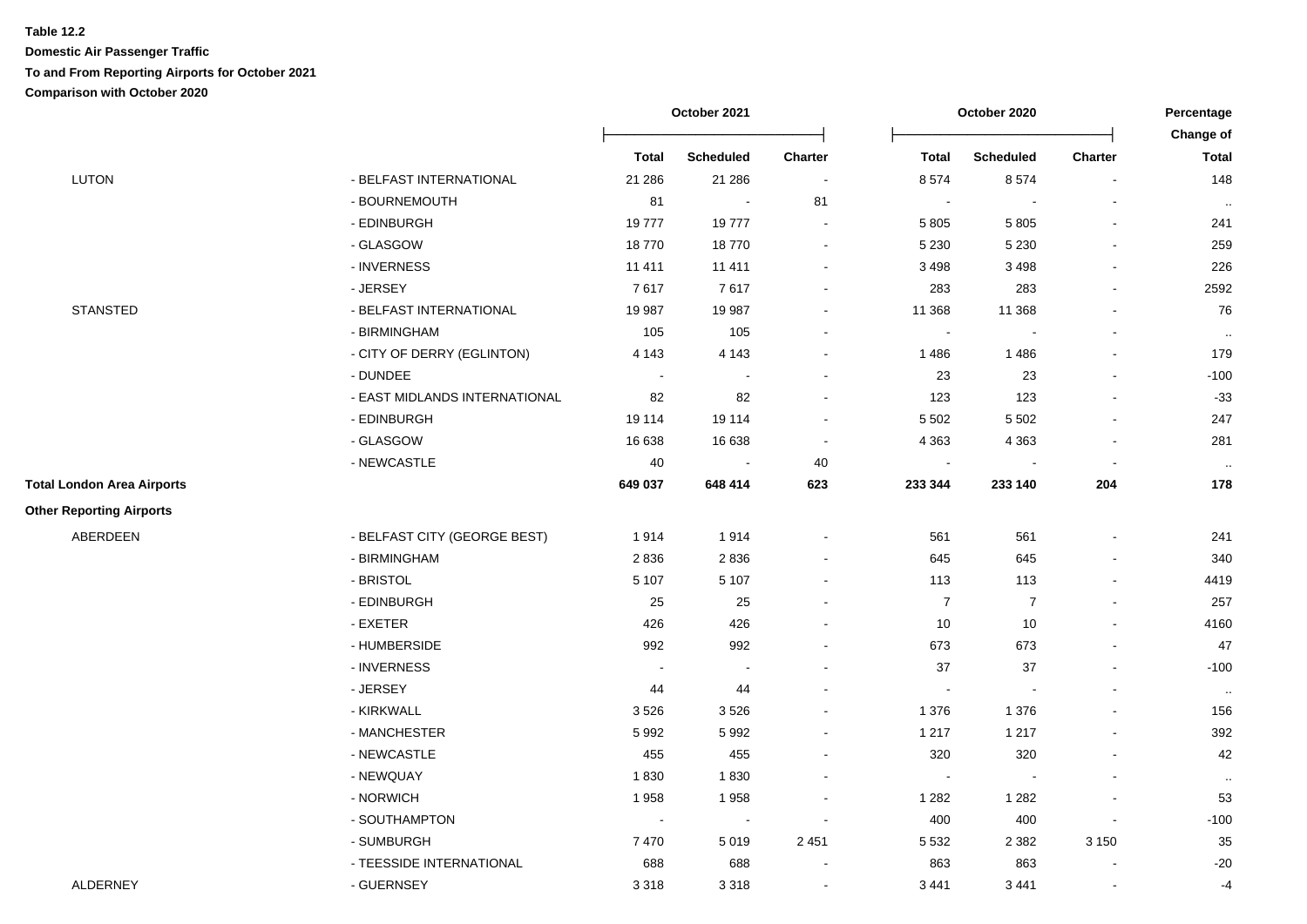|                                   |                               | October 2021 |                          |                          | October 2020   |                  |                |                           |
|-----------------------------------|-------------------------------|--------------|--------------------------|--------------------------|----------------|------------------|----------------|---------------------------|
|                                   |                               | <b>Total</b> | <b>Scheduled</b>         | Charter                  | <b>Total</b>   | <b>Scheduled</b> | <b>Charter</b> | Change of<br><b>Total</b> |
| <b>ALDERNEY</b>                   | - SOUTHAMPTON                 | 1 3 4 8      | 1 3 4 8                  | $\blacksquare$           | $\blacksquare$ | $\sim$           | $\blacksquare$ | $\sim$                    |
| <b>BARRA</b>                      | - GLASGOW                     | 928          | 928                      | $\overline{\phantom{a}}$ | 647            | 647              |                | 43                        |
| <b>BELFAST CITY (GEORGE BEST)</b> | - BIRMINGHAM                  | 5893         | 5893                     |                          | 2 0 2 6        | 2026             |                | 191                       |
|                                   | - CARDIFF WALES               | 640          | 640                      |                          |                |                  |                | $\sim$                    |
|                                   | - DUNDEE                      | 783          | 783                      |                          | 236            | 236              |                | 232                       |
|                                   | - EAST MIDLANDS INTERNATIONAL | $\sim$       | $\sim$                   |                          | 1865           | 1865             |                | $-100$                    |
|                                   | - EDINBURGH                   | 3883         | 3883                     |                          | 1446           | 1446             |                | 169                       |
|                                   | - EXETER                      | 1994         | 1 9 9 4                  |                          | 723            | 723              | $\sim$         | 176                       |
|                                   | - GLASGOW                     | 5 5 2 5      | 5 5 2 5                  |                          | 796            | 796              |                | 594                       |
|                                   | - INVERNESS                   | 1733         | 1733                     |                          | 396            | 396              |                | 338                       |
|                                   | - LEEDS BRADFORD              | 4740         | 4740                     | $\overline{\phantom{a}}$ | 2 1 3 9        | 2 1 3 9          |                | 122                       |
|                                   | - MANCHESTER                  | 5 2 6 3      | 5 2 6 3                  | $\overline{\phantom{a}}$ | 2605           | 2605             | $\blacksquare$ | 102                       |
|                                   | - SOUTHAMPTON                 | 2 2 4 5      | 2 2 4 5                  |                          | 1 0 4 9        | 1 0 4 9          |                | 114                       |
|                                   | - TEESSIDE INTERNATIONAL      | 705          | 705                      |                          | 199            | 199              |                | 254                       |
| BELFAST INTERNATIONAL             | - BIRMINGHAM                  | 23 24 3      | 23 24 3                  |                          | 9534           | 9534             |                | 144                       |
|                                   | - BOURNEMOUTH                 | 1800         | 1800                     |                          | $\blacksquare$ |                  | $\sim$         | $\sim$                    |
|                                   | - BRISTOL                     | 24 867       | 24 867                   |                          | 7895           | 7895             |                | 215                       |
|                                   | - CARDIFF WALES               | $\sim$       | $\blacksquare$           | $\sim$                   | 82             |                  | 82             | $-100$                    |
|                                   | - EAST MIDLANDS INTERNATIONAL | 5 3 0 2      | 5 3 0 2                  |                          |                |                  | $\blacksquare$ | $\sim$                    |
|                                   | - EDINBURGH                   | 28 4 4 9     | 28 449                   |                          | 8637           | 8637             | $\blacksquare$ | 229                       |
|                                   | - GLASGOW                     | 23 971       | 23 971                   |                          | 7988           | 7988             |                | 200                       |
|                                   | - ISLE OF MAN                 | 2 3 8 9      | 2 3 8 9                  |                          |                |                  |                | $\cdot$ .                 |
|                                   | - JERSEY                      | 2 1 5 6      | 2 1 5 6                  |                          |                |                  | $\sim$         | $\cdot$ .                 |
|                                   | - LEEDS BRADFORD              | 6 0 20       | 6 0 20                   |                          |                |                  |                | $\ldots$                  |
|                                   | - LIVERPOOL (JOHN LENNON)     | 35 394       | 35 394                   |                          | 11 230         | 11 230           |                | 215                       |
|                                   | - MANCHESTER                  | 40 138       | 40 138                   |                          | 10 408         | 10 408           |                | 286                       |
|                                   | - NEWCASTLE                   | 19885        | 19885                    |                          | 6 3 9 4        | 6 3 9 4          |                | 211                       |
|                                   | - SOUTHAMPTON                 | 23           | 23                       | $\blacksquare$           |                |                  |                | $\sim$                    |
| <b>BENBECULA</b>                  | - GLASGOW                     | 2 0 0 5      | 2 0 0 5                  | $\overline{\phantom{a}}$ | 681            | 681              |                | 194                       |
|                                   | - STORNOWAY                   | 454          | 454                      | $\blacksquare$           | 235            | 235              |                | 93                        |
| <b>BIGGIN HILL</b>                | - DUNDEE                      | 24           | $\sim$                   | 24                       |                |                  |                | $\cdot$                   |
|                                   | - EDINBURGH                   | 16           | $\overline{\phantom{a}}$ | 16                       |                |                  |                | $\cdot$ .                 |
|                                   | - NEWCASTLE                   | 74           | $\blacksquare$           | 74                       |                |                  | $\blacksquare$ | $\cdot$ .                 |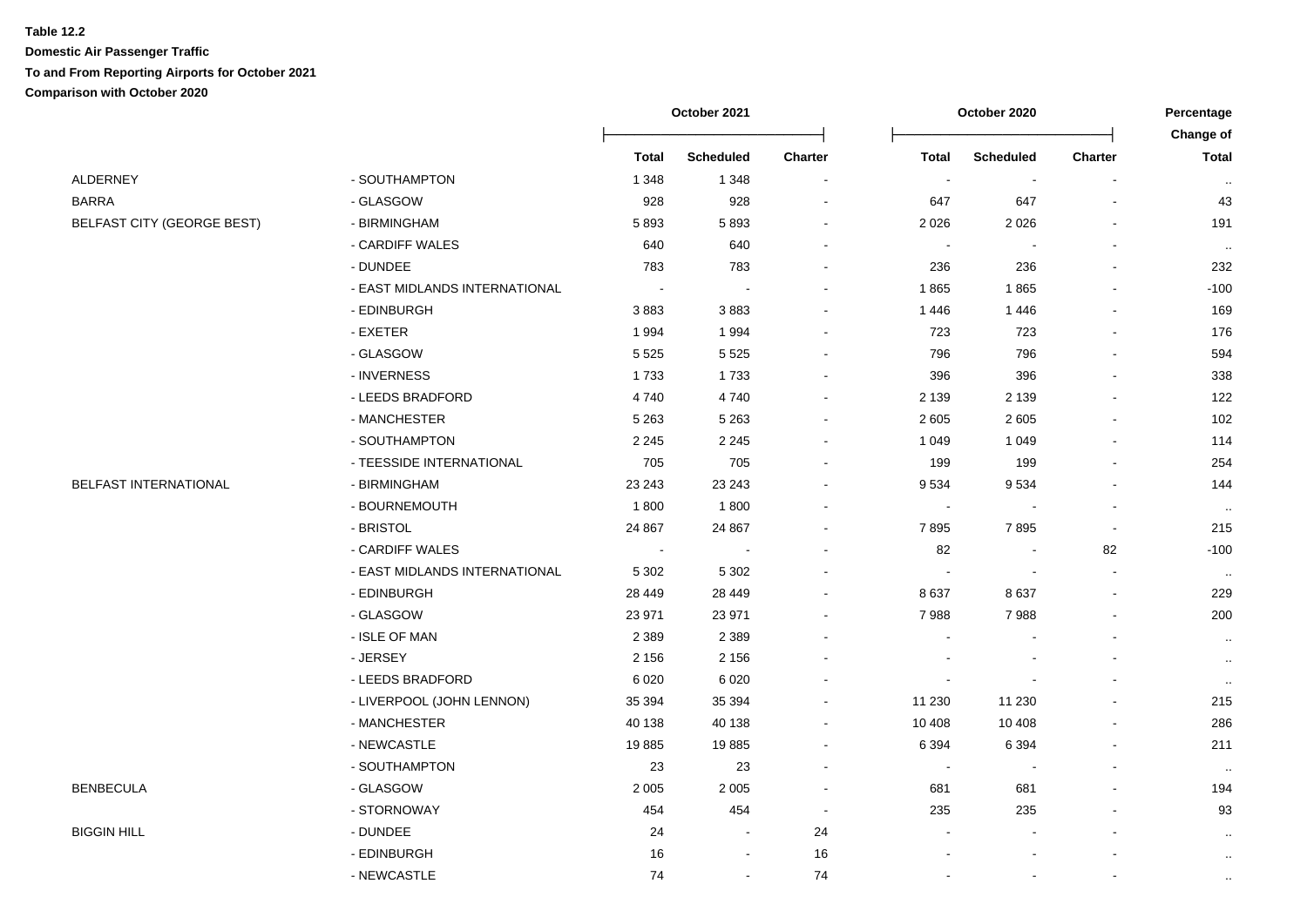|                    |                               | October 2021   |                  |                          | October 2020             |                          |                          |                                  |
|--------------------|-------------------------------|----------------|------------------|--------------------------|--------------------------|--------------------------|--------------------------|----------------------------------|
|                    |                               | <b>Total</b>   | <b>Scheduled</b> | Charter                  | <b>Total</b>             | <b>Scheduled</b>         | Charter                  | <b>Change of</b><br><b>Total</b> |
| BIRMINGHAM         | - EAST MIDLANDS INTERNATIONAL | $\blacksquare$ | $\blacksquare$   | $\blacksquare$           | 72                       | 72                       | $\blacksquare$           | $-100$                           |
|                    | - EDINBURGH                   | 14777          | 14777            |                          | 4 500                    | 4 500                    |                          | 228                              |
|                    | - GLASGOW                     | 11 271         | 11 271           |                          | 1774                     | 1774                     |                          | 535                              |
|                    | - GUERNSEY                    | 2 2 3 7        | 2 2 3 7          |                          | $\blacksquare$           | $\sim$                   |                          | $\sim$                           |
|                    | - INVERNESS                   | 1804           | 1 804            |                          | 404                      | 404                      |                          | 347                              |
|                    | - ISLE OF MAN                 | 2 1 2 7        | 2 1 2 7          |                          | $\sim$                   |                          |                          | $\sim$                           |
|                    | - JERSEY                      | 4 2 8 6        | 4 2 8 6          | $\overline{\phantom{a}}$ | 372                      | 372                      |                          | 1052                             |
|                    | - MANCHESTER                  | 48             |                  | 48                       | $\blacksquare$           |                          |                          | $\sim$                           |
|                    | - SOUTHAMPTON                 | $\sim$         | $\blacksquare$   |                          | 29                       | $\blacksquare$           | 29                       | $-100$                           |
| <b>BLACKPOOL</b>   | - NORWICH                     | 35             | ۰                | 35                       |                          |                          |                          | $\sim$                           |
| <b>BOURNEMOUTH</b> | - BRISTOL                     | 58             | $\blacksquare$   | 58                       |                          |                          |                          | $\ldots$                         |
|                    | - DONCASTER SHEFFIELD         | 36             | $\blacksquare$   | 36                       |                          |                          |                          | $\ldots$                         |
|                    | - EDINBURGH                   | 2066           | 2 0 6 6          |                          |                          |                          |                          | $\sim$                           |
|                    | - LIVERPOOL (JOHN LENNON)     | 881            | 881              |                          |                          |                          |                          | $\sim$                           |
|                    | - MANCHESTER                  | 40             | 40               |                          |                          | $\overline{\phantom{a}}$ |                          | $\sim$                           |
| BRISTOL            | - EAST MIDLANDS INTERNATIONAL | $\sim$         |                  |                          | 20                       | $\blacksquare$           | 20                       | $-100$                           |
|                    | - EDINBURGH                   | 25 639         | 25 639           |                          | 8685                     | 8 6 8 5                  |                          | 195                              |
|                    | - GLASGOW                     | 20 3 27        | 20 327           |                          | 5849                     | 5849                     |                          | 248                              |
|                    | - GUERNSEY                    | 1 3 3 0        | 1 3 3 0          |                          | $\overline{\phantom{a}}$ |                          |                          | $\sim$                           |
|                    | - INVERNESS                   | 7409           | 7 4 0 9          |                          | 2419                     | 2419                     |                          | 206                              |
|                    | - ISLE OF MAN                 | 2 2 1 0        | 2 2 1 0          |                          | $\overline{\phantom{a}}$ | $\overline{\phantom{a}}$ |                          | $\sim$                           |
|                    | - JERSEY                      | 5 0 8 9        | 5 0 8 9          |                          | 888                      | 888                      |                          | 473                              |
|                    | - LIVERPOOL (JOHN LENNON)     | 145            | 145              |                          |                          |                          |                          | $\sim$                           |
|                    | - NEWCASTLE                   | 10 316         | 10 316           |                          | 2 3 4 9                  | 2 3 4 9                  |                          | 339                              |
|                    | - NORWICH                     | $\blacksquare$ | $\blacksquare$   |                          | 68                       | $\blacksquare$           | 68                       | $-100$                           |
|                    | - TEESSIDE INTERNATIONAL      | 421            | 421              | $\overline{\phantom{a}}$ | 62                       | $\overline{\phantom{a}}$ | 62                       | 579                              |
| CAMPBELTOWN        | - GLASGOW                     | 33             | 33               |                          | 224                      | 224                      | $\blacksquare$           | -85                              |
|                    | - ISLAY                       | $\blacksquare$ |                  |                          | $\overline{1}$           | $\mathbf{1}$             | $\blacksquare$           | $-100$                           |
| CARDIFF WALES      | - EDINBURGH                   | 1543           | 1 4 9 3          | 50                       | 221                      | $\blacksquare$           | 221                      | 598                              |
|                    | - GLASGOW                     |                |                  | $\overline{\phantom{a}}$ | 162                      | $\blacksquare$           | 162                      | $-100$                           |
|                    | - MANCHESTER                  |                | $\sim$           | $\overline{\phantom{a}}$ | 118                      | $\blacksquare$           | 118                      | $-100$                           |
|                    | - SOUTHAMPTON                 | 6              | 6                | $\overline{\phantom{a}}$ |                          | $\blacksquare$           | $\overline{\phantom{a}}$ | $\cdot$ .                        |
|                    | - TEESSIDE INTERNATIONAL      | 63             | $\sim$           | 63                       | 62                       | $\blacksquare$           | 62                       | $\sqrt{2}$                       |
|                    |                               |                |                  |                          |                          |                          |                          |                                  |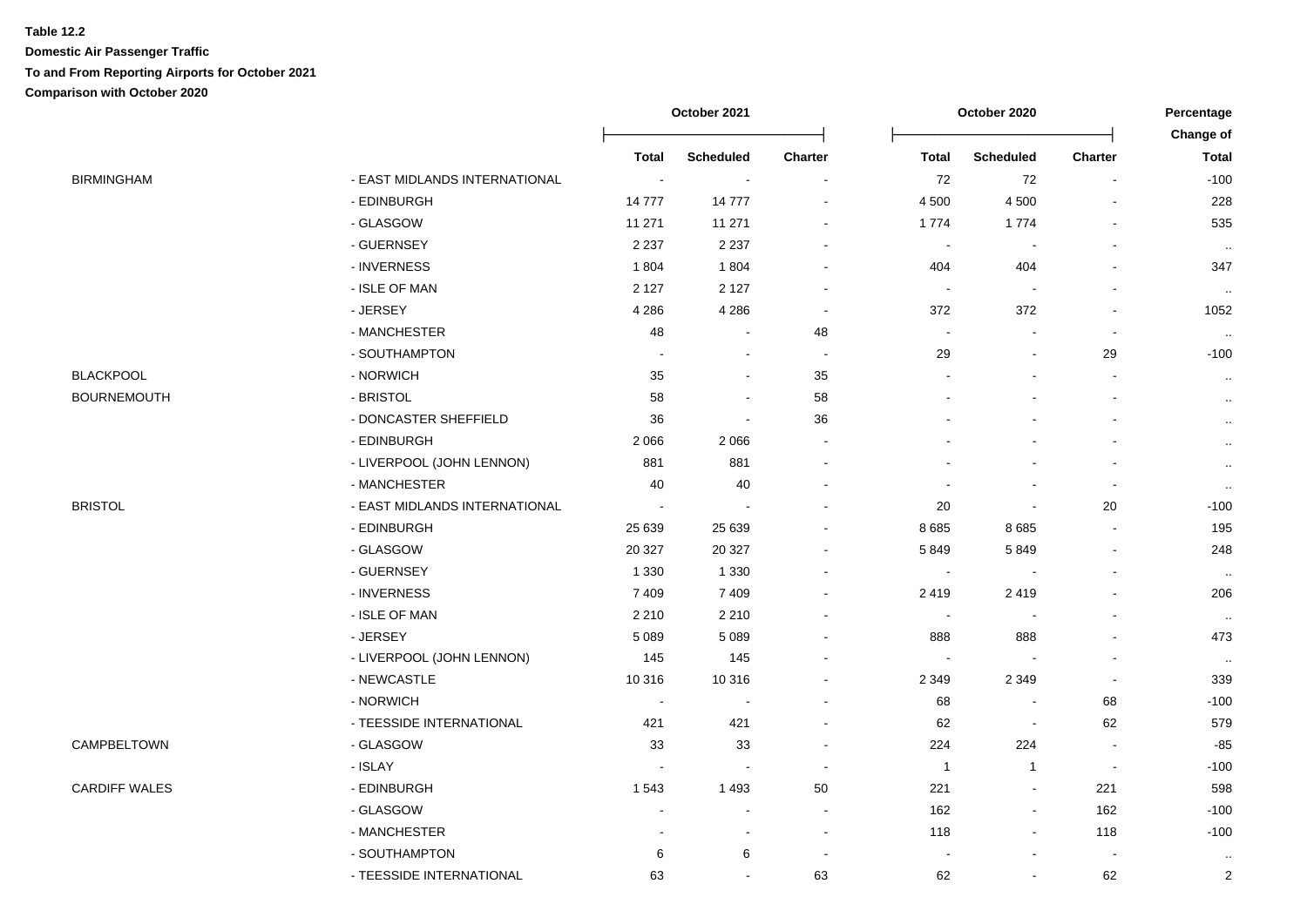|                             |                              | October 2021<br>October 2020 |                          | Percentage |                          |                          |                          |                           |
|-----------------------------|------------------------------|------------------------------|--------------------------|------------|--------------------------|--------------------------|--------------------------|---------------------------|
|                             |                              | <b>Total</b>                 | <b>Scheduled</b>         | Charter    | <b>Total</b>             | <b>Scheduled</b>         | Charter                  | Change of<br><b>Total</b> |
| CITY OF DERRY (EGLINTON)    | - EDINBURGH                  | $\blacksquare$               | $\overline{\phantom{a}}$ |            | 389                      | 389                      |                          | $-100$                    |
|                             | - GLASGOW                    | 1 3 0 7                      | 1 3 0 7                  |            | 340                      | 340                      |                          | 284                       |
|                             | - LIVERPOOL (JOHN LENNON)    | 2 2 7 5                      | 2 2 7 5                  |            | 1416                     | 1416                     |                          | 61                        |
| COLL                        | $-$ TIREE                    | 25                           | 25                       |            | 14                       | 14                       |                          | 79                        |
| COLONSAY                    | - ISLAY                      | 6                            | 6                        |            | 5                        | 5                        |                          | 20                        |
| DONCASTER SHEFFIELD         | - MANCHESTER                 |                              |                          |            | 6                        | $\blacksquare$           | 6                        | $-100$                    |
|                             | - NORWICH                    |                              |                          |            | $70\,$                   | $\overline{\phantom{a}}$ | $70\,$                   | $-100$                    |
| EAST MIDLANDS INTERNATIONAL | - GUERNSEY                   | 1432                         | 1 4 3 2                  |            |                          | $\overline{\phantom{a}}$ | $\overline{\phantom{a}}$ | $\sim$                    |
|                             | - JERSEY                     | 1588                         | 1588                     |            | 132                      | 132                      | $\blacksquare$           | 1103                      |
|                             | - MANCHESTER                 | 80                           |                          | 80         | $\blacksquare$           | $\blacksquare$           | $\blacksquare$           | $\sim$                    |
| <b>EDAY</b>                 | - KIRKWALL                   | 9                            | 9                        |            | 13                       | 13                       | $\blacksquare$           | $-31$                     |
| <b>EDINBURGH</b>            | - EXETER                     | 2 1 2 8                      | 2 1 2 8                  |            | 659                      | 659                      |                          | 223                       |
|                             | - GLASGOW                    | 42                           | 42                       |            | 259                      | 259                      |                          | $-84$                     |
|                             | - ISLE OF MAN                | 737                          | 737                      |            |                          |                          |                          | $\sim$                    |
|                             | - JERSEY                     | 1877                         | 1877                     |            | $\overline{\phantom{a}}$ | $\overline{\phantom{a}}$ |                          | $\ldots$                  |
|                             | - KIRKWALL                   | 2 1 0 3                      | 2 1 0 3                  |            | 944                      | 944                      |                          | 123                       |
|                             | - NEWQUAY                    | 1478                         | 1 4 7 8                  |            |                          |                          |                          | $\sim$                    |
|                             | - NORWICH                    | 1 1 2 4                      | 1 1 2 4                  |            | 217                      | 217                      |                          | 418                       |
|                             | - SOUTHAMPTON                | 6 2 2 3                      | 6 2 2 3                  |            | 1426                     | 1426                     |                          | 336                       |
|                             | - STORNOWAY                  | 1 2 8 8                      | 1 2 8 8                  |            | 136                      | 136                      |                          | 847                       |
|                             | - SUMBURGH                   | 3 2 6 0                      | 2 9 3 4                  | 326        | 960                      | 960                      |                          | 240                       |
| <b>EXETER</b>               | - GLASGOW                    | 1697                         | 1 6 9 7                  |            |                          |                          |                          | $\ldots$                  |
|                             | - GUERNSEY                   | 1745                         | 1745                     |            | $\overline{\phantom{a}}$ | $\overline{\phantom{a}}$ |                          | $\sim$                    |
|                             | - ISLES OF SCILLY (ST.MARYS) | 890                          | 890                      |            | 627                      | 627                      |                          | 42                        |
|                             | - JERSEY                     | 2652                         | 2 6 5 2                  |            | 605                      | 605                      |                          | 338                       |
|                             | - MANCHESTER                 | 569                          | 569                      |            | 207                      | 207                      |                          | 175                       |
|                             | - NEWCASTLE                  | 1 3 7 3                      | 1 3 7 3                  |            | 197                      | 197                      |                          | 597                       |
|                             | - NEWQUAY                    | 45                           | 45                       |            |                          |                          |                          | $\sim$                    |
|                             | - NORWICH                    | 661                          | 661                      |            | $\overline{\phantom{a}}$ | $\sim$                   |                          | $\ddotsc$                 |
| <b>FAIR ISLE</b>            | - LERWICK (TINGWALL)         | 173                          | 173                      |            | 99                       | 99                       |                          | 75                        |
| <b>FARNBOROUGH</b>          | - NEWCASTLE                  | 40                           | $\sim$                   | 40         |                          | $\sim$                   |                          | $\ddotsc$                 |
| <b>FOULA</b>                | - LERWICK (TINGWALL)         | 94                           | 94                       |            | 72                       | 72                       |                          | 31                        |
| GLASGOW                     | - ISLAY                      | 2088                         | 2 0 8 8                  |            | 744                      | 744                      |                          | 181                       |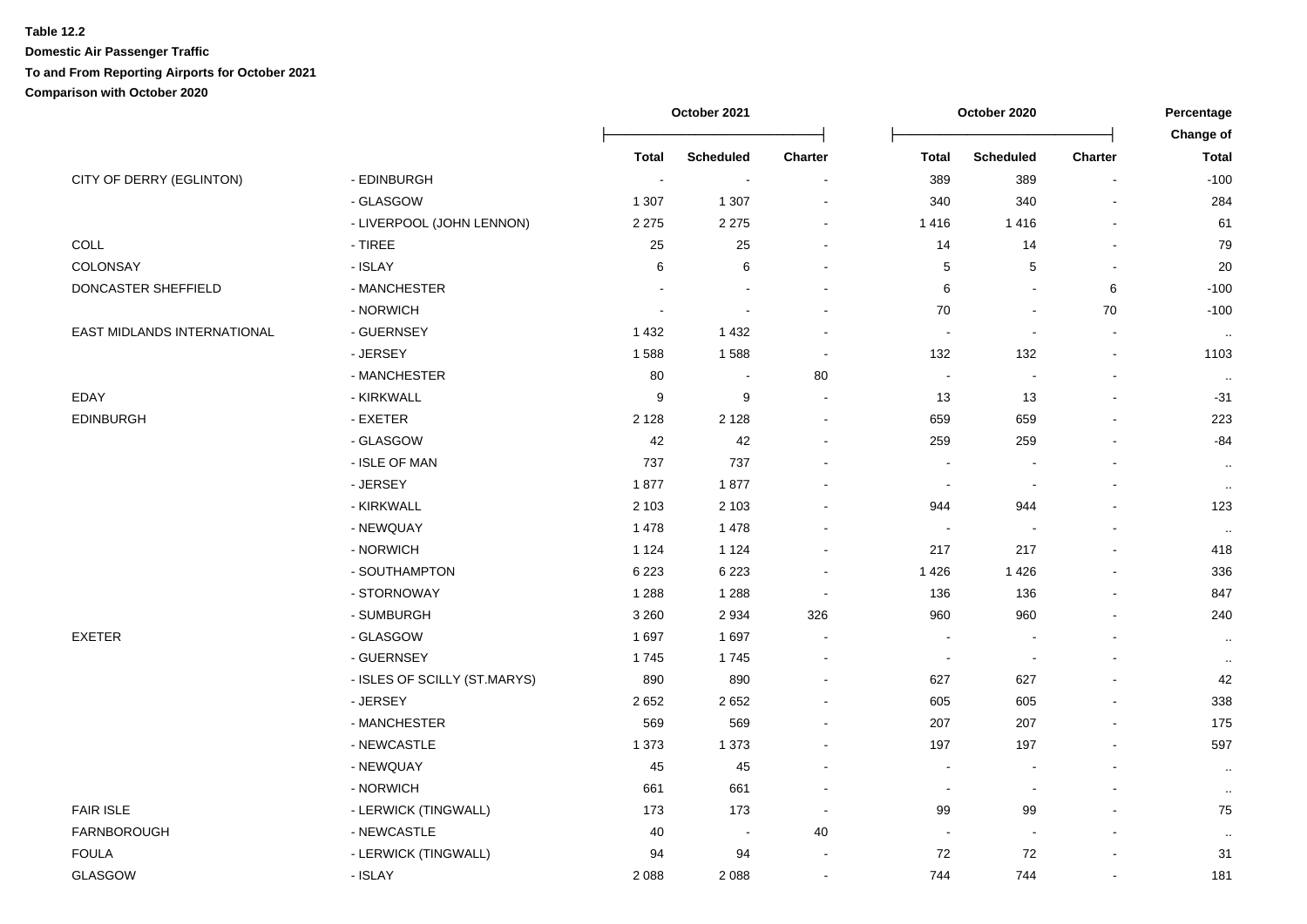|                                   |                           | October 2021 |                  | October 2020   |                          |                          | Percentage     |                           |
|-----------------------------------|---------------------------|--------------|------------------|----------------|--------------------------|--------------------------|----------------|---------------------------|
|                                   |                           | <b>Total</b> | <b>Scheduled</b> | <b>Charter</b> | <b>Total</b>             | <b>Scheduled</b>         | <b>Charter</b> | Change of<br><b>Total</b> |
| <b>GLASGOW</b>                    | - JERSEY                  | 5986         | 5 9 8 6          |                | 824                      | 824                      | $\blacksquare$ | 626                       |
|                                   | - KIRKWALL                | 1 2 0 4      | 1 2 0 4          |                | 408                      | 408                      |                | 195                       |
|                                   | - LEEDS BRADFORD          | $\sim$       |                  |                | $\overline{1}$           | $\mathbf{1}$             |                | $-100$                    |
|                                   | - NEWCASTLE               | 83           | 83               |                |                          |                          |                | $\sim$                    |
|                                   | - SOUTHAMPTON             | 5 5 3 7      | 5 5 3 7          |                | 1 1 5 2                  | 1 1 5 2                  |                | 381                       |
|                                   | - STORNOWAY               | 4 8 2 4      | 4 8 24           |                | 2095                     | 2 0 9 5                  |                | 130                       |
|                                   | - SUMBURGH                | 1587         | 1587             |                | 571                      | 571                      |                | 178                       |
|                                   | - TIREE                   | 882          | 882              |                | 515                      | 515                      |                | 71                        |
| <b>GUERNSEY</b>                   | - ISLE OF MAN             |              |                  |                | 815                      | 815                      |                | $-100$                    |
|                                   | - JERSEY                  | 5 0 0 0      | 4 9 4 7          | 53             | 99                       | 99                       | $\blacksquare$ | 4951                      |
|                                   | - LEEDS BRADFORD          | 447          | 447              |                |                          |                          |                | $\sim$                    |
|                                   | - MANCHESTER              | 4 9 67       | 4 9 67           |                | $\blacksquare$           | $\blacksquare$           |                | $\sim$                    |
|                                   | - SOUTHAMPTON             | 6914         | 6829             | 85             | 2634                     | 2634                     |                | 162                       |
| <b>HUMBERSIDE</b>                 | - NEWCASTLE               | 25           | 25               |                | $\overline{\phantom{a}}$ |                          |                | $\sim$                    |
| <b>INVERNESS</b>                  | - KIRKWALL                | 1 3 4 6      | 1 3 4 6          |                | 436                      | 436                      |                | 209                       |
|                                   | - MANCHESTER              | 1914         | 1914             |                | 616                      | 616                      |                | 211                       |
|                                   | - STORNOWAY               | 1716         | 1716             |                | 743                      | 743                      |                | 131                       |
|                                   | - SUMBURGH                | 20           | 20               |                |                          | $\blacksquare$           |                | $\sim$                    |
| <b>ISLAY</b>                      | - OBAN (NORTH CONNEL)     | 8            | 8                |                | $\overline{\mathbf{c}}$  | $\overline{\mathbf{c}}$  |                | 300                       |
| <b>ISLE OF MAN</b>                | - LIVERPOOL (JOHN LENNON) | 10575        | 10 575           |                | 1 1 5 5                  | 1 1 5 5                  |                | 816                       |
|                                   | - MANCHESTER              | 4680         | 4 6 8 0          |                | 501                      | 501                      |                | 834                       |
| <b>ISLES OF SCILLY (ST.MARYS)</b> | - NEWQUAY                 | 223          | 223              |                | 16                       | 16                       |                | 1294                      |
| <b>JERSEY</b>                     | - LEEDS BRADFORD          | 355          | 355              |                | $\blacksquare$           | $\blacksquare$           |                | $\sim$                    |
|                                   | - LIVERPOOL (JOHN LENNON) | 9 2 9 8      | 9 2 9 8          |                | 812                      | 812                      | $\blacksquare$ | 1045                      |
|                                   | - MANCHESTER              | 7683         | 7683             |                | 559                      | 559                      | $\blacksquare$ | 1274                      |
|                                   | - NEWCASTLE               | 2777         | 2777             |                |                          | $\overline{\phantom{a}}$ |                | $\sim$                    |
|                                   | - NORWICH                 | 87           | 87               |                |                          |                          |                | $\ddotsc$                 |
|                                   | - SOUTHAMPTON             | 7 2 7 7      | 7 277            |                | 2 4 3 3                  | 2 4 3 3                  |                | 199                       |
| <b>KIRKWALL</b>                   | - NORTH RONALDSAY         | 465          | 465              |                | 499                      | 499                      |                | $\mathbf{-7}$             |
|                                   | - PAPA WESTRAY            | 440          | 440              |                | 315                      | 315                      |                | $40\,$                    |
|                                   | - SANDAY                  | 273          | 273              |                | 183                      | 183                      |                | 49                        |
|                                   | - STRONSAY                | 233          | 233              |                | 163                      | 163                      |                | 43                        |
|                                   | - SUMBURGH                | 682          | 682              |                | 578                      | 578                      |                | 18                        |